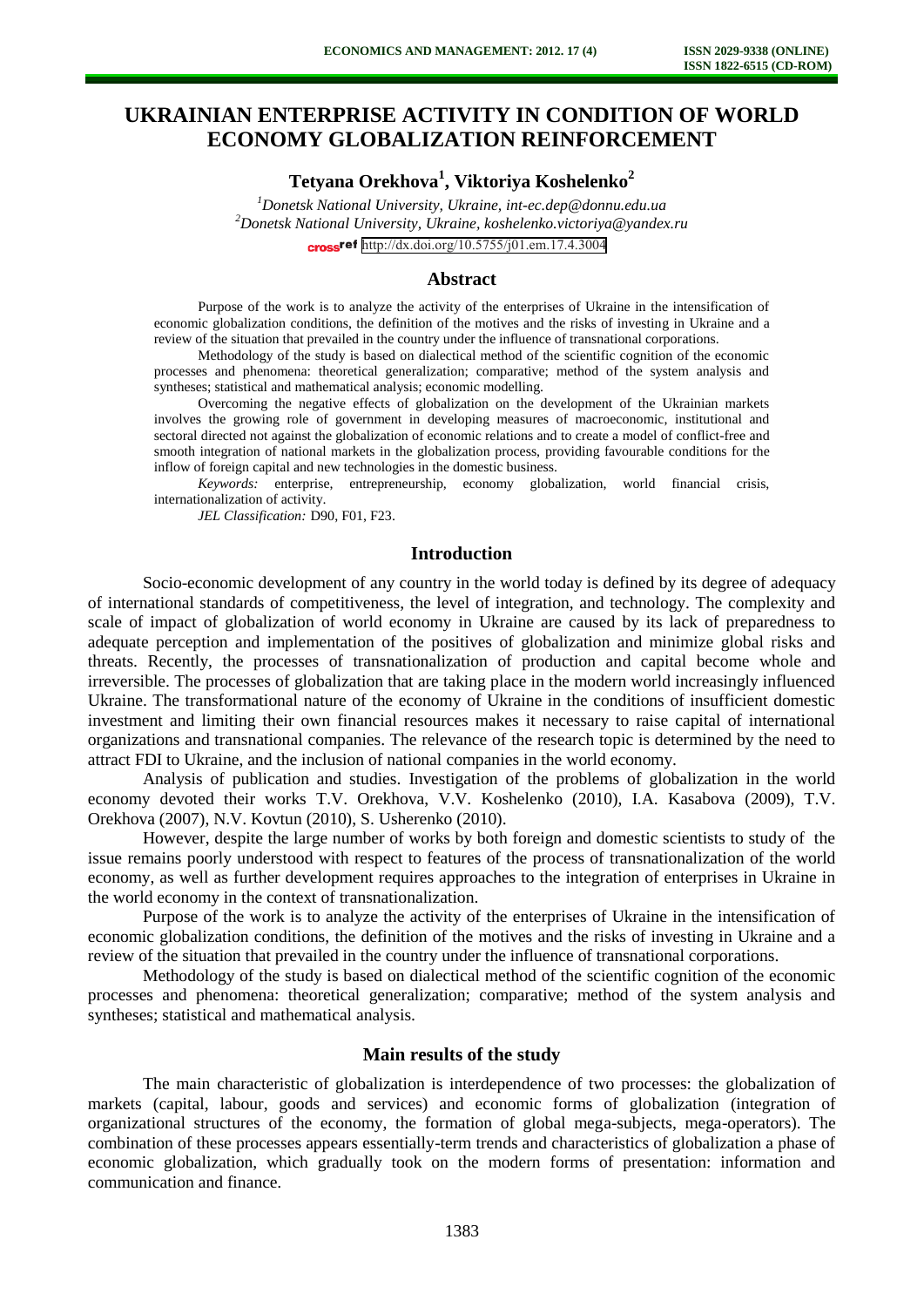Despite numerous studies of various aspects of globalization, the decision problems reallocation its differential impact on economic behaviour of developed, developing and transitional countries requires a new paradigm of development of Ukraine in the framework of globalization, formation of a new system of relations between developed countries, developing countries and countries with transitional economies in the interaction processes of globalization with the growing power of a tendency of regionalization at all levels. Transition of Ukraine from the category of countries with the transitional type of economy in the category of market economies, confessed by world community, does not change developing character of the Ukrainian markets.

Globalization is an objective process of geo-economic consolidation, mergers and acquisitions of economic agents, manifested in a change in the characteristics of objective and subjective preferences of global capital, forms the material prerequisites for the regionalization of the economic sphere, manifested in the creation of closed -mentioned economic groupings in order to protect the economic interests of member countries, both developed and transforming economies, based on the interaction of capital and information on a new qualitative level, causing the appropriate changes in economic relations.

The global market is characterized by the interplay of economic relations through which national markets affect each other and the world market as a whole. The acceleration of concentration of capital and the intensification of its geographical redistribution of the channels of international financial flows, the inclusion of CIS markets in the processes of integration and regionalization is determined by need to adjust the Ukrainian course of integration. In the modern conditions globalization objectively conduces to washing out and depreciation of regulative functions of the national state that does not provide protecting of national economy from external economic influences. International economic processes outgrow in global, almost or quite uncoupling to government control.

Nation-states increasingly lose their ability to use effectively such traditional instruments of macroeconomic management, as import barriers and export subsidies, the exchange rate of national currency and central bank refinancing. In the conditions of increasing interdependence of national economies the government force to use these levers taking into account interests of other states that can be here touched. In addition, it is necessary in earnest to be considered and with behavior of influential non-state subjects international economic relation - transnational corporations, transnational banks, international investment funds that can take the on it is not expected effect the return actions from the undertaken measures, or even to use them in harm this country. So transnational business gives up an open challenge to the sovereign rights for governments, and as a result it is possible to talk that a social layer of cosmopolitan oligarchy putting itself higher than national associations is. Corporations today are the dominant form of business that mutates constantly.

The emergence of the corporation as a form of business organization was the need to attract investment, which was introduced a financial instrument as equity. The development of financial institutions and their interaction objectively lead to the necessity of their unification. Trend of development of Ukrainian market performs specific integration communications companies, which in most cases do not go to a full merger, and create new mechanisms of interaction, giving rise to a fundamentally new type of economic operators, defined as "integrated corporate structure," "integrated business group ".

As globalization is the objective and irreversible process, then Ukraine is also engaged in it, by a certificate what it is been: liberalization of the Ukrainian markets, use of modern informative, financial, bank and other of technologies, passing to the international standards of audit and accounting control, activity of the largest domestic companies on foreign markets, participating of Ukraine in international organizations etc. Market transformation of the Ukrainian economy is actively incorporated it into the system of international economic relations, and thus the system globalizing world economy. Affecting of globalization economy of Ukraine, continuing to test crisis shocks of transformation period, is difficult and contradictory. Loss of significant proportion of technical and productive capacity, deteriorating structure of production and foreign trade, weak and inefficient financial system have made the Ukrainian economy critically dependent on the external world market and the behaviour of strong competitors - the industrialized countries.

Given the above, acts as an important clarification of the consequences of expanding the activities of the TNCs in the Ukrainian market and the allocation of the main directions of development of their own TNCs. Particularly noteworthy are the issues of economic security, which is defined as the distance from the national economy, which ensures the satisfaction of vital needs of the country's material wealth regardless of the global economic system or domestic force majeure, the socio-political, economic or ecologic nature. The study of foreign and domestic literature on the issue transnationalization of economy has shown that there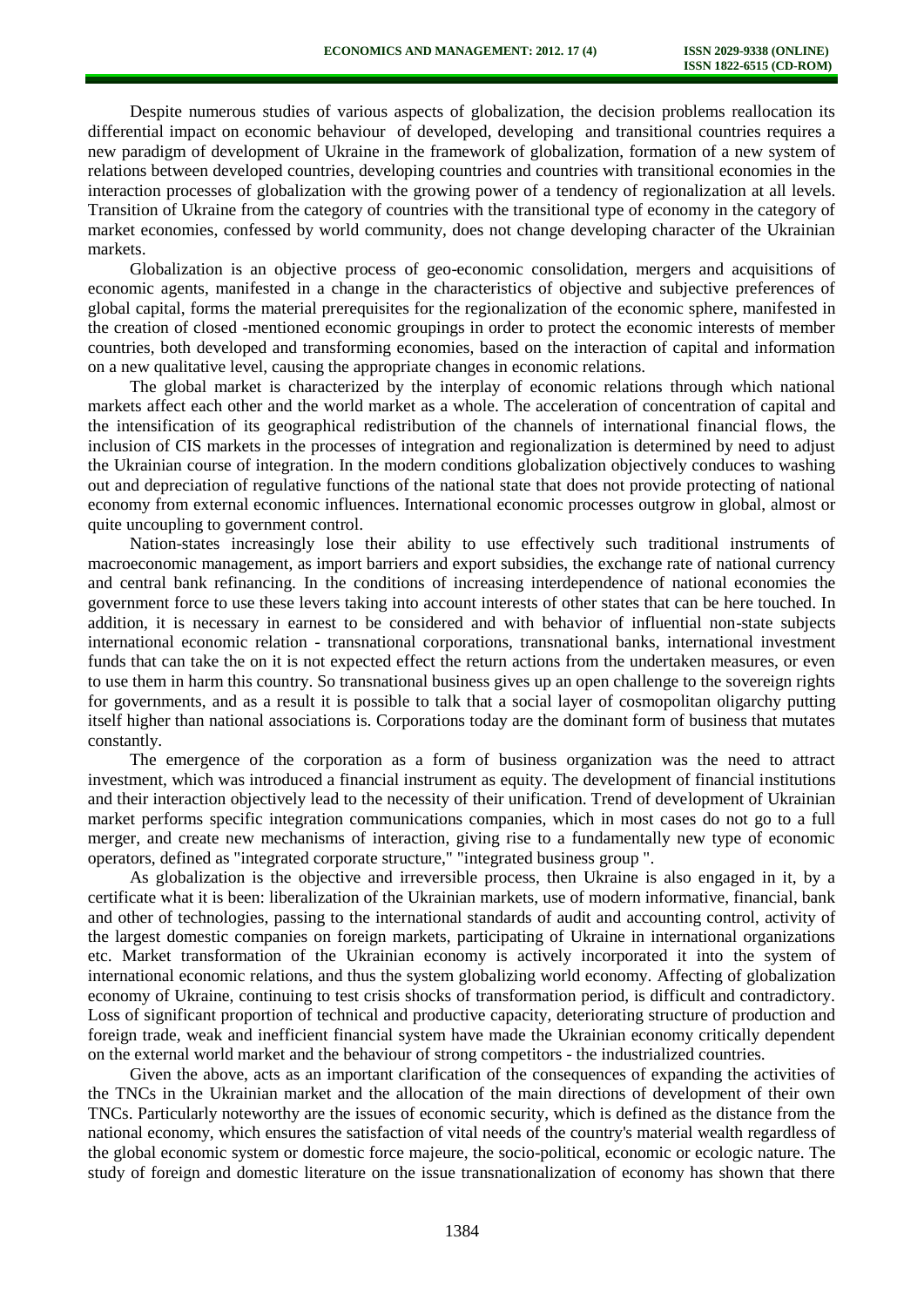are both positive and negative effects of this process. For each country they will be specific, instead, the same degree, the development of the national economic system of Ukraine should take into account the generalized factors. This table confirms that the effective development of TNCs in Ukraine and for the preservation of national interests should be carried out fairly limited an ordered policy of international expansion and the opening of the borders of the state. Of there so it follows the need to consider the role of government in its relations with transnational corporations.

**Table 1.** The role of transnationalization in the development of modern national economic system of Ukraine

| <b>Advantages</b>                         | <b>Disadvantage</b>                                         |  |
|-------------------------------------------|-------------------------------------------------------------|--|
| International specialization based on     | Increased competition in the domestic market, the decline   |  |
| the interpenetration of capital           | of domestic producers                                       |  |
| Formation of international industry and   | The gradual destruction of national economic sovereignty -  |  |
| business units (clusters)                 | the emergence of supranational economic structures - TNC    |  |
| Alignment of national reproductive        | The sharp increase in cross-border mergers and acquisitions |  |
| structures of production                  | of domestic companies                                       |  |
| Freedom of movement of factors of         | Location in the state of labour-intensive, energy-intensive |  |
| production, goods                         | and material-intensive, environmentally hazardous           |  |
| Access to higher quality and cheaper      | The outflow of capital, conversion of income to developed   |  |
| resources                                 | countries                                                   |  |
| Development of scientific and             | Avoiding taxation of income                                 |  |
| technical areas                           |                                                             |  |
| Expanding innovation                      | Distribution of financial resources between large           |  |
|                                           | multinationals with limited funding of SMBs                 |  |
| Qualitative development of the country    | The decline of the sector, which is not attractive to TNCs  |  |
| Strengthening the role of the state       | Impact of TNCs on economic power of the country             |  |
| (TNC's home country) in the international |                                                             |  |
| space                                     |                                                             |  |

Thus, it is possible to draw conclusion, that basis of providing of economic security of country in the process of transnationalization economy is permanent purposeful activity of the state on creation of competitive edges of leading industries of national economy on foreign and internal markets. In the conditions when integration processes become inalienable part of economic life of every country, activation of international economic activity, deepening of international economic connections, comes forward the necessary element of successful economic development of the state between leading companies, intensification of international trade. In the modern world the special role belongs to the processes of transnationalization as forms of internationalization of economic life motive force of that multinational corporation come forward. Exactly the last actively influence on economic, political and sociocultural life of countries and remain one of major factors of influence of developed countries on other regions.

The main motives of TNCs entering on the Ukrainian market are: the conquest of new, large, undeveloped, and often because of promising markets, the potential for convenient use of Ukrainian factors of production, especially labour, the desire to diversify the activities of on markets. The most attractive industries for TNC in Ukrainian economy are food processing, machine building and metalworking, finance, insurance and commercial areas. Foreign multinationals are willing to carry out its activities in Ukraine. Nevertheless such factors stand on their way: as unstable and excessive adjusting, absence in Ukraine of permanent strategy and corresponding national plan of actions, imperfection of national legislation, unclear legal system, instability of economic and political situation, high level of corruption, overload by regulator norms and complication of the tax system, substantial tax loading, subzero solvent demand of the Ukrainian consumers.

Of course, the attraction of investment, the use of research, innovation, use of organizational and managerial skills are important factors in the success of a country that is developing, however, remember that for the interaction with TNCs in their own country in the world markets, it is necessary to create own transnational structure, which would compete with Western companies.

Powerful natural potential of the country provides ample opportunities for Ukraine in certain sectors to create complete corporate closed-loop, which would be engaged in production of raw materials, processing, manufacture of its products and its implementation. And some steps in this direction have already been made - some of the financial-industrial groups, which are factors have been able to create a full production cycle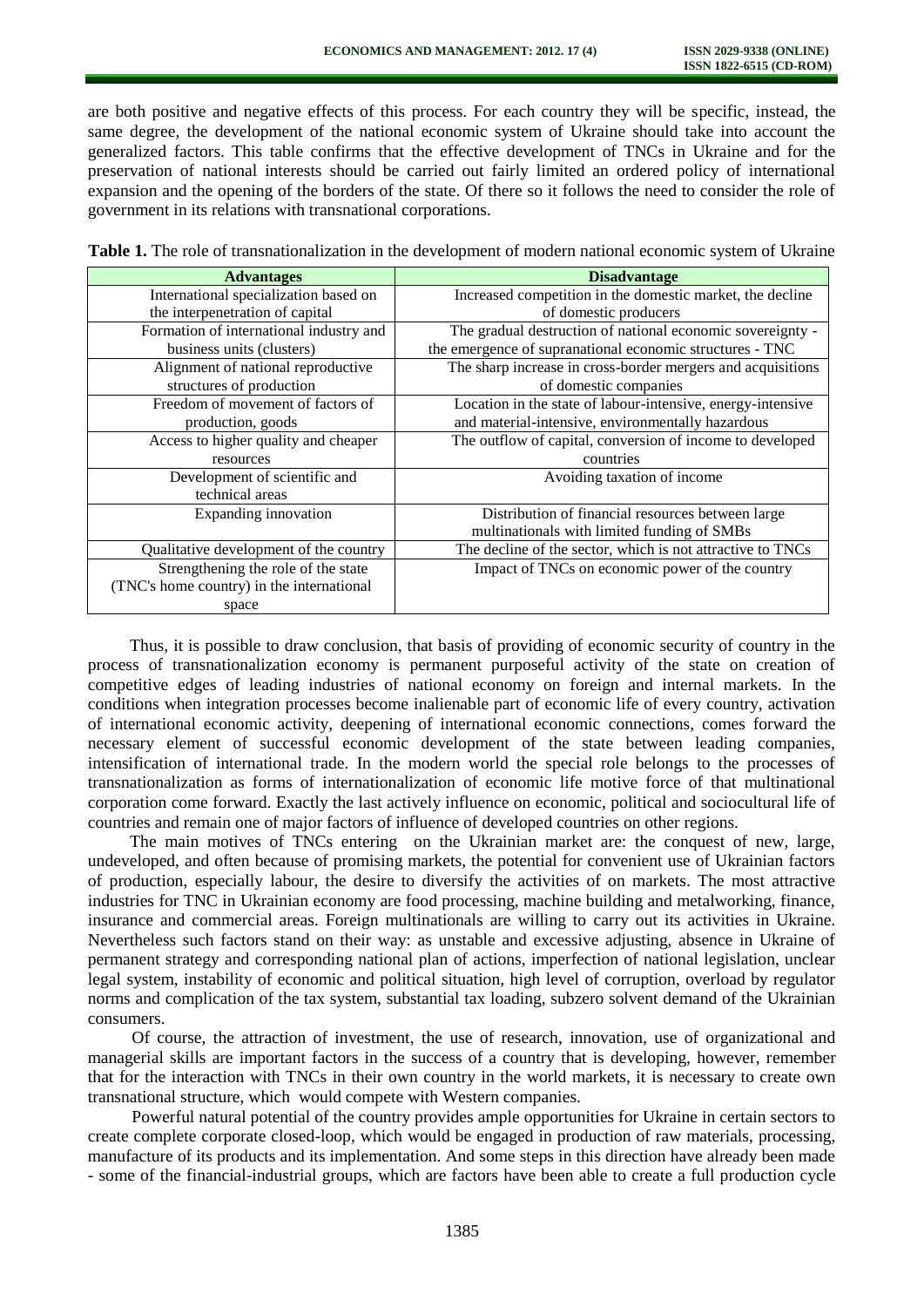and have their own company abroad formally meet the status of the TNC, and although they are inferior to foreign transnational of their assets, available resources, level of management, the value of reserves-tilt technology (Table 2).

If before the Ukrainian big business considered it is better not to peep far forward, then already the complex long-term investment programs will be realized today. Now the Ukrainian financially-industrial groups projects will realize own forces for restructuring of companies, investment plans on modernization of basic funds. Actively implemented transition to international financial reporting standards, purchased the share of capital in foreign companies, which leads to the creation of vertically integrated structures that are competitive at the international level.

| <b>Company Name</b>     | Sphere of interest in the international    | <b>Countries of interest</b> |
|-------------------------|--------------------------------------------|------------------------------|
|                         | market                                     |                              |
| "System Capital         | Mining and metallurgical                   | Italy, Switzerland,          |
| Management" (SCM)       | enterprises.                               | Turkey                       |
| Privat Group            | Metallurgy, oil (the world's largest       | Russia, Romania,             |
|                         | producer of manganese-ferrous alloys)      | Poland, USA                  |
| Corporation "Industrial | vertically integrated holdings in          | Hungary, Poland              |
| Union of Donbass" (ISD) | the chain of 'coal - coke - metal          |                              |
| Corporation "Interpipe" | pipe industry, metallurgy,                 | Belarus, Switzerland,        |
|                         | ferroalloy production (the world's largest | Russia (subsidiaries).       |
|                         | supplier of silicomanganese)               |                              |

| <b>Table 2.</b> Profile of Ukrainian companies that meet the status of TNCs |  |  |
|-----------------------------------------------------------------------------|--|--|
|-----------------------------------------------------------------------------|--|--|

Another positive factor for the integration of Ukrainian financial-industrial groups in the national economy is expanding the circle of their economic interests, which include not only specialized, exportoriented segments, but also industry, aimed at the domestic market. Thus, the property "SCM", "ISD", "Private" are numerous assets in agriculture, construction industry, food industry, service sector. Investments of many companies focused on the development of transport and information and communication infrastructure, which not only stimulates the domestic market, but also provides development assistance in Ukraine, new high segments. Vast opportunities in the international market have Ukrainian vodka producers, a large proportion of production which is exported. Thus, the Ukrainian company  $\mathcal{N}$ emiroff",  $\mathcal{N}$ Soyuz-Victan", "Khortytsya" is already recognized globally and have some of the world's largest growth rates.

The need to strengthen the competitive position of Ukrainian companies in international markets determines the search for adequate models of their development and implementation of appropriate forms and methods of organization of both the national and the global economic arena.

It is recognized that there are several obstacles to the formation of trans-Ukrainian national structures: the instability of the economic and political situation in the country, legislative framework of status and activities of transnational corporations; strong competition with existing global multinationals which are leaders in the most industries, low competitiveness of Ukrainian products (primarily after-consequence of high energy-intensively), the lack of relevant scientific and technical innovation base, which would be able to compete with the technology of foreign TNCs; relatively low level of management; high rate of shadowing of the economy, tax burden, high levels of inflation.

Moreover, TNCs need the support of State, able to aggressively defend its interests in foreign markets. Among them is entering to WTO, because of what the Ukrainian companies get advantages of free access to the markets that is given by membership in WTO, become in equal terms with the foreign participants of market. There are terms for: transformations of informal international connections on formal that create valuable status of transnational corporation - mighty enough in a financial relation for a competition on world markets; use of possibilities of national resources and foremost - skilled personnel. Today, when TNCs of the Ukrainian origin get international confession, the state no longer can ignore them. On the basis of experience of the developed countries, it be possible to say, that national transnational corporation and state must be in the relations of "partnership and collaboration". Moreover, transnational corporation is needed support of the state capable aggressively to defend the interests on foreign markets.

An important issue for local managers is the choice of adequate conditions of enterprise development economic model. In modern management theory, there are three well-known concepts, which cause changes in the organization: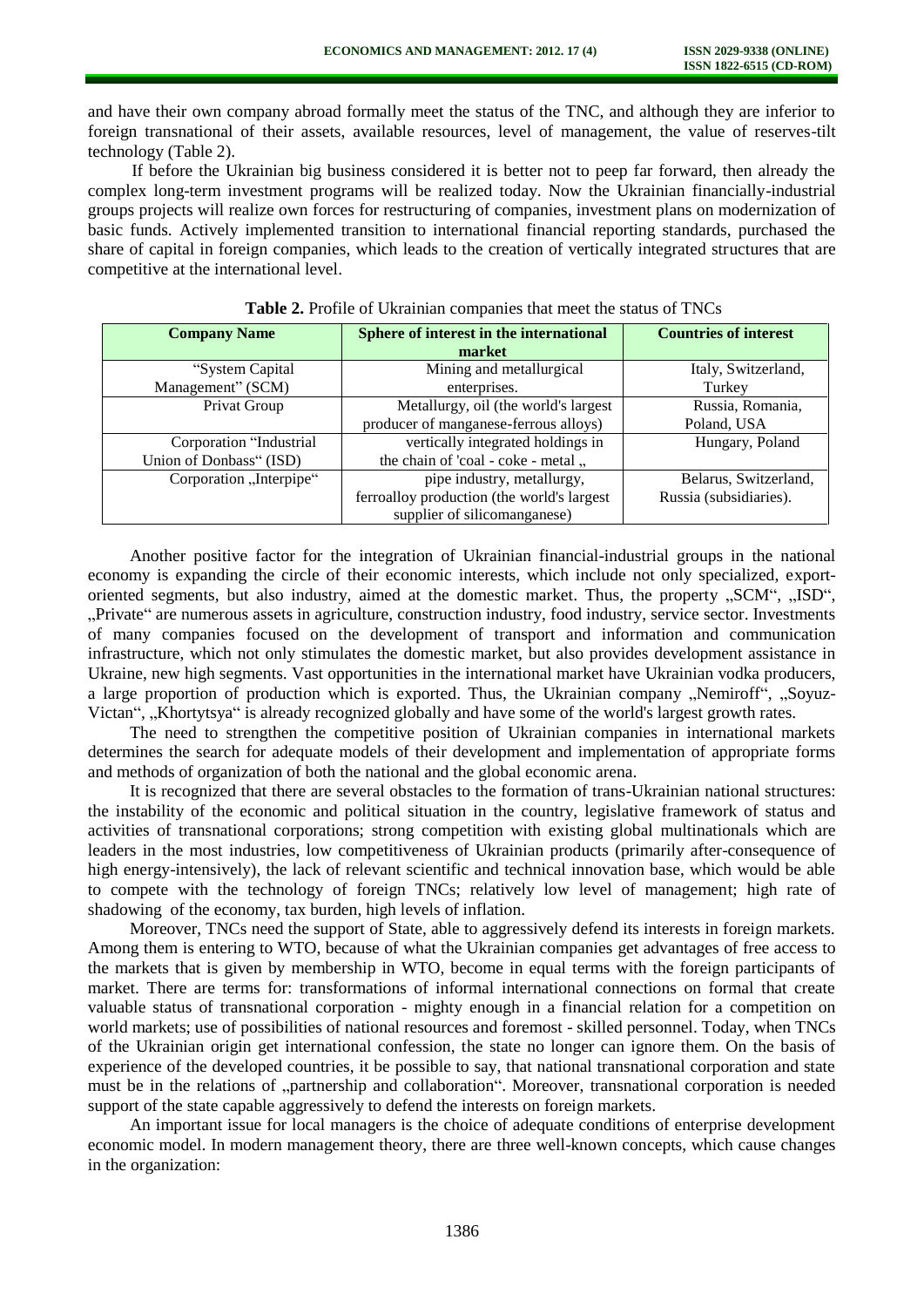- externalist, according to which the root causes of any changes in the socio-cultural system we have, including organizations outside the system;
- theory of immanent change, which declares that a certain system of pre-spinning due to its inherent properties and variability based on their own possibilities;
- integral theory, whose adherents are trying to explain the nature of changes in the Organization as a result of the interaction of internal and external forces.

It is heavy to agree with that such system tasks, as development of the difficult socio-economic and technology system that is a modern enterprise can explain exceptionally internal or external reasons. So we believe that the development of modern companies (enterprises, companies, economic organizations, etc.) can be carried out within the two basic models - the organic and / or external development based on the positions of the integral approach. Organic (or internal) development is to implement quality changes due to the accumulated business knowledge, habits, financial, material and intangible assets, and borrowed resources are directed to improvement of its material and technical basis, creation of new products, the transformation of internal systems and processes, penetration into new markets, and so on. All economic organisation apply this model to a particular stage of its life cycle. The main purpose of internal development companies are striving to ensure its economic, legal, financial and organizational independence.

The second model - a model of external development - provides a qualitative change in the composition and relationships of the company through the attraction and use of competencies and subsystems outside organizations to perform certain (already learned, or new) activities, or their combination, which may be the result of the creation of new business system (neostructures). The main reason lies outside the development in an effort to obtain a synergistic effect due to the complementary action of the assets of two or more companies, the cumulative result of which substantially exceeds the sum of the results of independent actions of these companies.

The development of the enterprise solely within one of the models is hardly possible: turbulence of the environment, as well as increased demands for flexibility and adaptability of internal systems and processes of modern organizations determines the feasibility of organic combination of different models of enterprise development at different stages of their existence. So, in carrying out its competitive strategy, the company has a certain set of possible under certain conditions, the functioning of the ways to achieve competitive advantages, which are within the limits of full autonomy and self-sufficiency with respect to the company sources for its development to those who admit involvement and the use of competencies and subsystems of the other participants of market relations in order to achieve long-term-setting performance goals.

In the conditions of limit nature of access to the economic and financial resources, intensifying of competitive activity and slow , outspent" of internal possibilities of achievement of strategic aims, companies all more often use the forms and methods of external development, among that the most widespread are remained by the operations of confluences and absorptions, forming of strategic alliances, creation of joint ventures, forming of international and regional networks.

For the domestic business environment these strategies of market behaviour so far attempts to remain single realization of tasks of foreign economic activity, and at the macro level - there is a tendency to "open borders" for TNCs.

The advantages of strategy for individual companies and the state as a whole are as follows:

- fundamental interests of the Ukrainian state and TNCs are the same as the transnational corporations allow the state to gain access to resources of other countries (basically for technology and innovation);
- TNCs, which placed its production abroad, are able to circumvent the tariff and non-tariff barriers of the home state;
- created new markets abroad, stimulated the demand for domestic production;
- TNCs strengthen the position of the state on the territory of other countries, they create enclaves of its property, which forms a real international influence of the state;
- TNCs positive effect on international relations, and as a consequence develop the international relations;
- transnationalization of Ukrainian companies this way of solving the problem of restructuring of the economy, i.e. organization of production and marketing of high technology products.

Encourage the establishment of Ukrainian TNCs should first of all in those industries which are able to provide the international competitiveness of Ukrainian economy for years. It is important to note that in those areas where our country has accumulated a certain technology, the potential (rocket-space, aviation,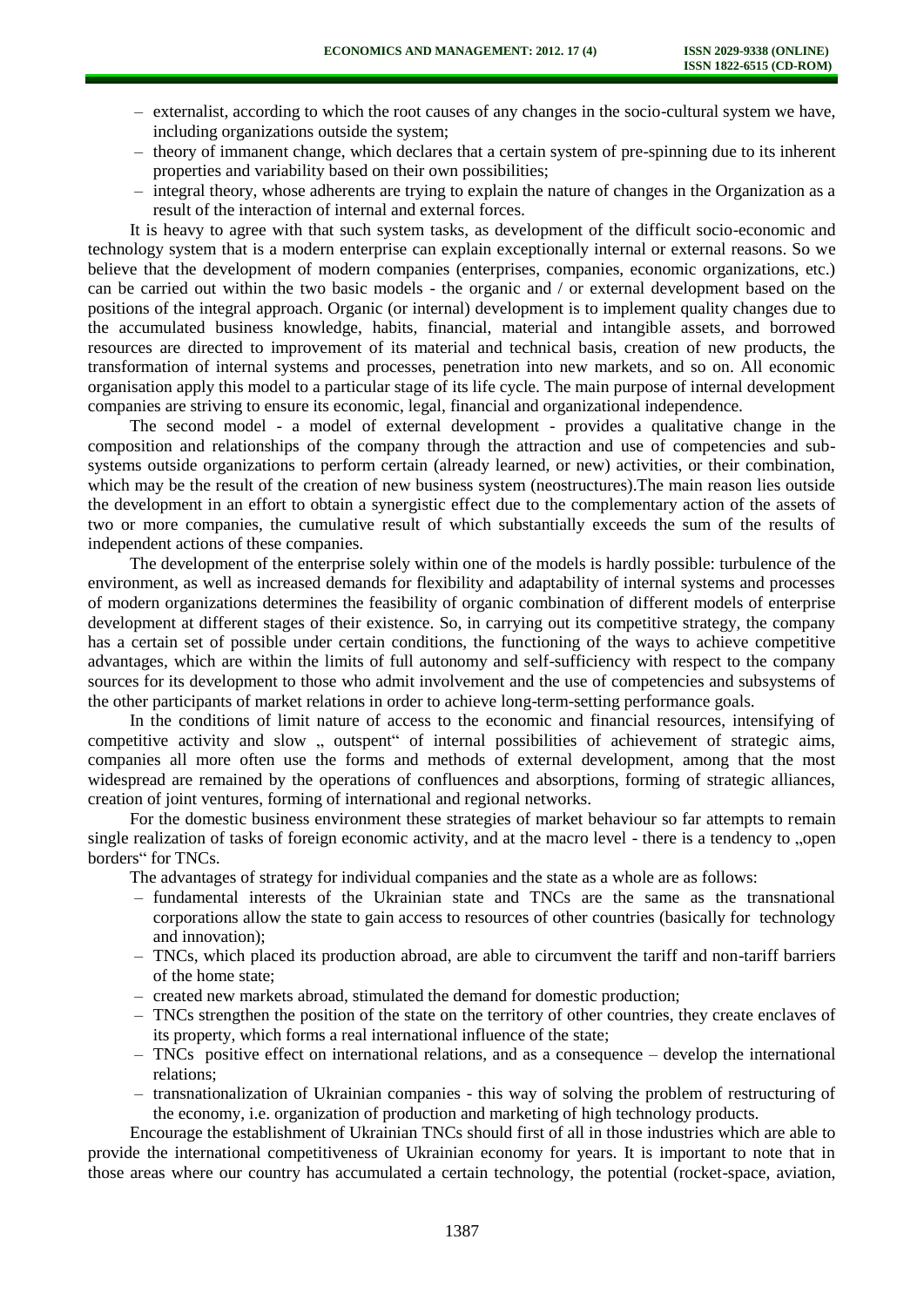metallurgy, chemical industry) should not be relied on foreign capital as the main source of financing for development. It is important to build their own TNCs. In these areas it is advisable to actively implement the model of organic (internal) time-development companies. In areas of the economy where there is a significant technological gap, the attraction of foreign capital, can greatly accelerate the technological upgrading of home companies. By favorable industries for forming of TNCs with participation of the Ukrainian companies there can also be engineer, electronics, transport, light industry, scientific researches, programming.

### **Conclusions**

Overcoming the negative effects of globalization on the development of the Ukrainian markets involves the growing role of government in developing measures of macroeconomic, institutional and sectoral directed not against the globalization of economic relations and to create a model of conflict-free and smooth integration of national markets in the globalization process, providing favourable conditions for the inflow of foreign capital and new technologies in the domestic business.

Confession of large Ukrainian business as a major subject of modernization of national economy and global competitiveness is the necessary link of economic strategy of development of Ukraine, taking into account nature and features of concentration within the framework of the integrated business-groups: general concentration (on the basis of specific gravity of such groups in GDP); complex concentration (on the basis of degree of diversification); market concentration (stake of monopolistic power of the companies included in a group at the corresponding market); concentration of property (character of distribution of voting shares of stock among owners). In Ukraine, where the integrated businesses are formed on the basis of the already folded large productive complexes, banks and insurance companies the measure of government control it is necessary to point at support complex and general concentration.

For the sake of Ukrainian transnational corporations formation and to provide opportunities for the development of existing financial and industrial groups and other large companies, in our opinion, should take the following steps. First, it requires a large social rehabilitation of the national capital, the recognition of the importance of forming the national TNCs as the basis of the Ukrainian economy, which provides economic sovereignty and economic stability. Second, we need to institutionalize and put on a systematic basis for a strategic dialogue between the state and national representatives of TNCs, which are formed. On the one hand, the national strategy should take account of objective problems faced by the national TNCs at the present stage of development. On the other hand, it is important for the understanding of corporate strategic goals and economic objectives, which are set by the state. Without this, it is impossible to relate the corporate and government strategy to develop steps that will combine business interests with the goals of development of Ukrainian economy and its successful integration into the global economic system. Third, given the political changes in the world it comes to the fore issues of the economic interests of states, strengthening the competitiveness of their goods and services in world markets. Support and protection of national producers, increasing their exports of many countries is reduced to the rank of state policy, one of the priorities of national security. Fourth, we should give industry the artificial restriction or discrimination of Ukrainian TNCs in matters of investing in these or other areas of the domestic economy. Branches in the aspect of attention to TNCs increasingly predispose the scope of services and infrastructure that were previously of little interest to international companies and were predominantly spheres of natural monopolies. At this time, they become competitive on the field with great potential for profitable investment. Fifthly, it is important to facilitate the participation of Ukrainian companies in joint projects with the world's multinationals. National Strategy to support the Ukrainian companies that focus on foreign markets, should be based on the accelerated development of certain key business areas, raising the technological, scientific and innovation potential of Ukrainian enterprises.

A promising model for the development of large domestic companies, which receive the status of TNCs, as well as FIG, should recognize the external growth, which provides the enter of Ukrainian producers on foreign markets and the synergistic integration of assets of national companies with foreign partners.

In relation to creation of Ukrainian TNCs, it should be noted that similar macroeconomic politics is sent to defense of national economic interests, and thus will render assistance to further development of the Ukrainian economic structures, internationalization of their production and capital, integration of Ukraine in a world economy, to her participating in global transformation processes. The Ukrainian financiallyindustrial groups, transforming in TNCs, are able to make industrial and infrastructural bases of national